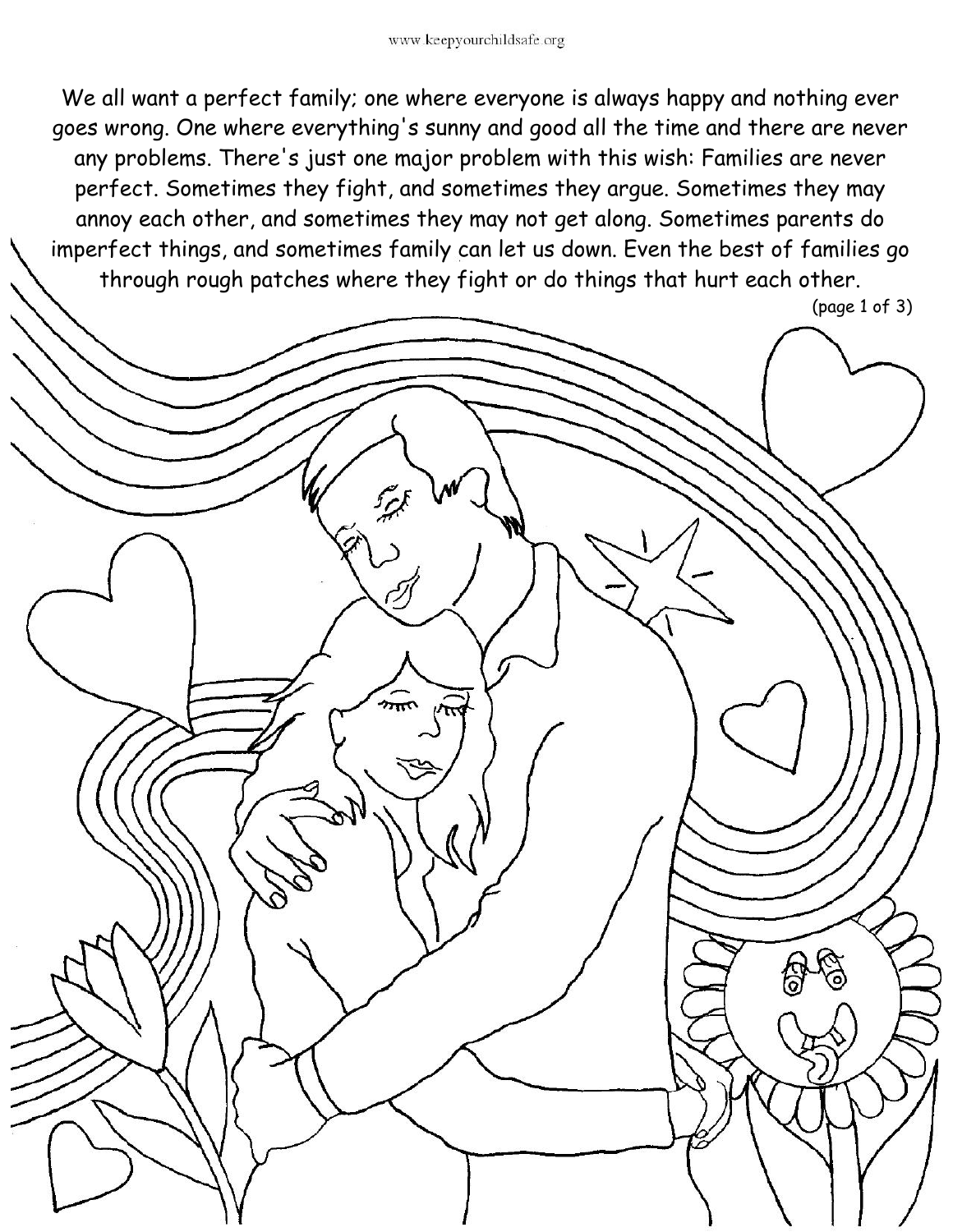www.keepyourchildsafe.org

 $\left| \begin{array}{c} \hline \end{array} \right|$ 

## (Page 2 of 3)

It's easy for kids to feel bad when their family goes through problems. When kids have parents who seem to argue too much, they may think it's their fault or think that their family is broken, which makes them feel broken too. When kids have parents who don't live with them or don't see them enough, they may begin to feel like they're not as lovable as kids who have parents who are there all the time. What ever the issue, family problems can leave kids feeling like maybe they are flawed or not as good as other children around them. So it's important to remember two things about family: First, all kids have parents and family who sometimes argue, fight, or say mean things to each other. All kids come from families that are imperfect in their own unique way. So even though it may seem like other kids have perfect lives, every family has struggles in ways you can't always see.